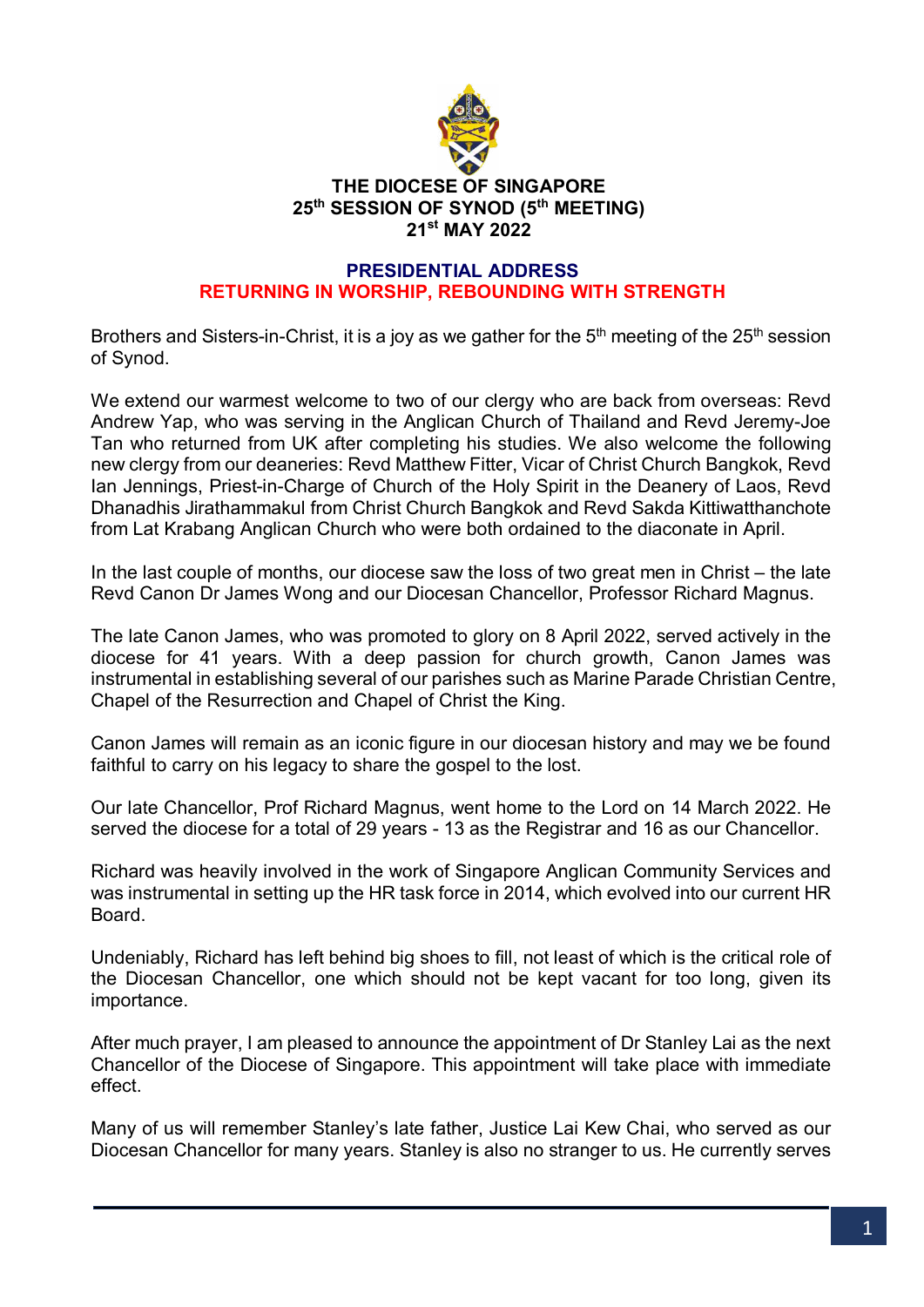as a member of the Diocesan Standing Committee, and helms our Diocesan HR Board as its Chairman. Stanley is an active member of the Provincial Synod and Provincial Standing Committee. He has also represented the Province of South East Asia on the Anglican Consultative Council. At the parish level, Stanley holds various responsibilities in the PCC of St Andrew's Cathedral. He chaired the Virtual AGM Taskforce in 2020, and was instrumental in guiding our parishes through the new and permissible ways to conduct their AGMs in the midst of the pandemic.

Stanley was the first Singapore-born lawyer to be conferred a PhD in Law from the University of Cambridge in 1999. He was appointed Senior Counsel in 2010 and is an accomplished lawyer. I am confident he will excel in this new appointment. Let us keep Stanley in prayer as he discharges his new and significant responsibilities under God.

Next, I would like to highlight these new Diocesan appointments: Revd Dr Timothy Chong as the Director of Missions, Revd Andrew Yap as the Associate Director of Missions, Bishop Kuan Kim Seng as the Acting Dean of the Deanery of Nepal, Revd Aaron Cheng as Chairman of the Board of Youth Work and Revd David Lee as the incoming Chairman of the Education Board. Let us pray for a smooth leadership transition and that the Lord will continue to build these ministries.

I would like to record a vote of thanks to their predecessors for their faithful service and stellar contributions: Canon Yee Ching Wah, Canon Steven Asirvatham, Revd Christopher Chan and Revd Dr Joshua Sudharman.

It is also my pleasure to announce that Revd Edwin Tan has been appointed the Associate General Secretary of NCCS. The new appointment is a sign of our commitment and contribution to building a greater understanding and unity among churches in Singapore through the National Council of Churches Singapore (NCCS).

I want to take this opportunity to record my heartfelt appreciation to the following who have retired from active service: Bishop Raphael Samuel, who served as a missionary in Bolivia and Deaconess Chow Wai Keng. In addition, Revd Yopie Buyung, Associate Dean of Indonesia will be retiring in July 2022. We pray that the Lord will guide and continue to refresh them in this new season of their lives.

# **Holding Fast**

In the past six months, we see growth in our healthcare and community service  $arm - St$ Andrew's Mission Hospital (SAMH) and Singapore Anglican Community Services (SACS). St Andrew's Mission School, a national curriculum autism school, received its first cohort of Primary One students in January 2022. Under the headship of the Principal, Mrs Wong Bin Eng, we pray that these students may be nurtured to fulfil their potential and be active members of our society.

St Andrew's Migrant Worker Medical Centre (SAMWMC) held its official opening ceremony on 19 February 2022. With the setup of a permanent and purpose-designed medical facility, we are now better able to support the health and well-being of our migrant brothers.

We rejoice with two of our Anglican schools who will mark significant milestones this year. St Margaret's Schools, Singapore's oldest girls' school, will celebrate their 180<sup>th</sup> anniversary whereas St Andrew's School, another school with rich history will celebrate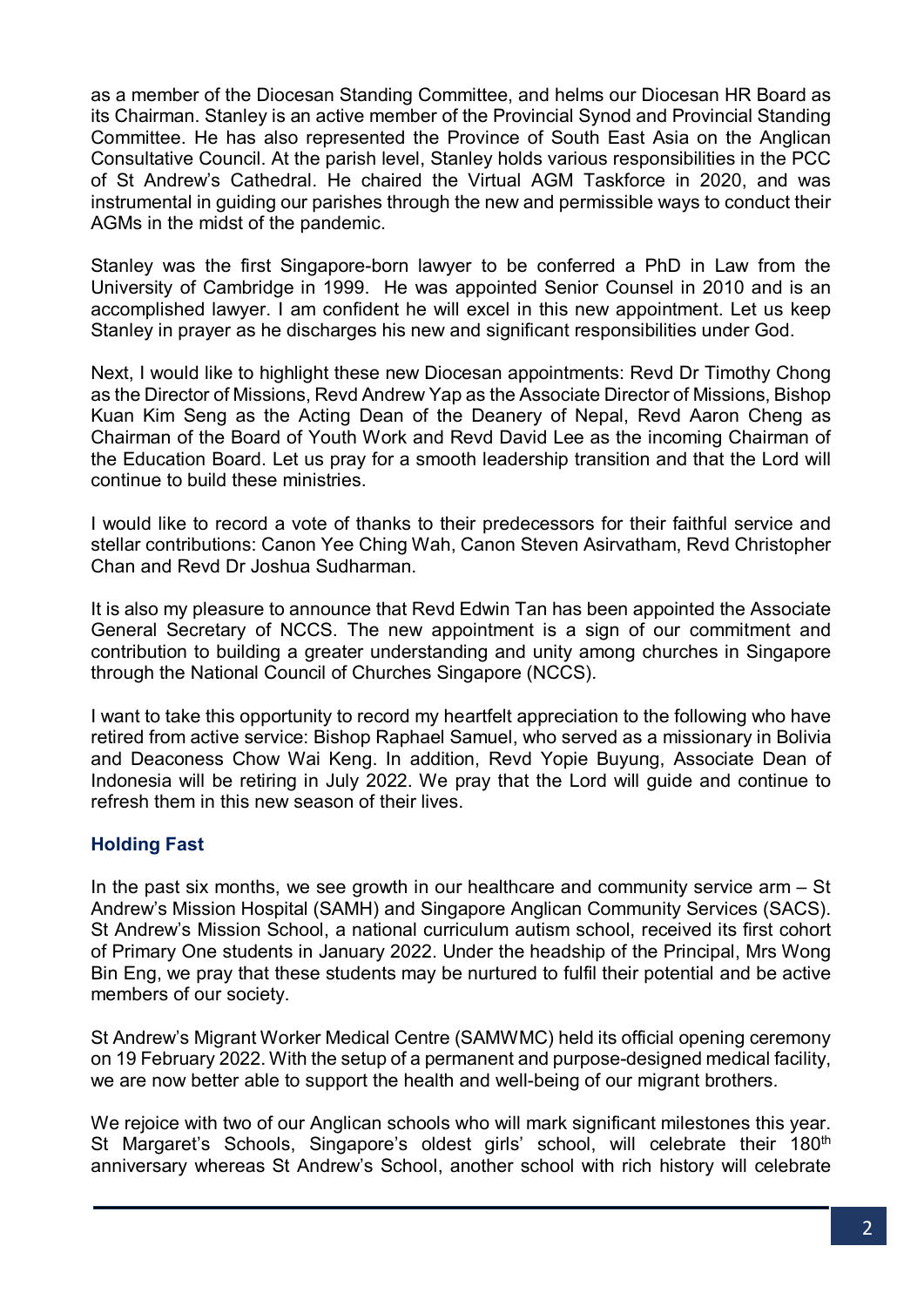their 160<sup>th</sup> Founder's Day. By God's grace, may these schools continue to inculcate kingdom values to every student that passes through its gates.

Incidentally, the free-will offering for this year's Whitsunday on 5 June will be channelled towards supporting school chaplaincy work. I encourage us to prayerfully consider the amount of support we can extend to this part of our collective Body. While some of our parishes have the privilege of being part of the school chaplaincy work, the rest can share the same call to reach out to the students through your financial giving. Let us remember that we all belong to the same Body.

## **Forging Ahead**

We thank God that after grappling with the pandemic for more than two vears, Singapore has made a decisive step to move towards living with COVID-19. With the drastic easing of safe management measures, many of our church activities may now revert to how it was pre-COVID, to a large extent. The lift on border restrictions also means travelling to and from our deaneries is now made easier.

What does this 'new normal' mean for us as a diocese? After two years of disruption to our worship services, we need to assess the spiritual condition of our church. Undeniably, our worship to God was affected under the safe distancing rules and we know that our relationship with God is closely intertwined with how we worship Him.

Pastors and leaders, I urge you to be intentional in working towards bringing our members back to the physical church. In order to encourage our parishioners to return to on-site worship, I have decided not to extend the dispensation for online Holy Communion after it expires on 30 June 2022. While there are merits to using technology when the circumstances did not allow for physical gatherings, it is certainly not the will of our Lord for us to continue worshipping Him within the comfort of our homes and be apart from the rest of the Body when the situation has improved drastically.

Firstly, God has made us "a little lower than the angels" and crowned us with "glory and honour" (Hebrews 2:7). The difference between the angels and Man would be our bodily presence and capability to connect physically. In our full expression as human beings, we cannot do without the body as it is the physical touch that makes our humanity count.

Next, we need to bear in mind that the incarnation of Jesus Christ is central to our faith. In order to save us, the Son of God became Man. John 1:14 states, "The Word became flesh and made his dwelling among us. We have seen his glory, the glory of the one and only Son, who came from the Father, full of grace and truth". Jesus' dwelling amongst us is a bodily one and so is his relationship with us. As we relate to one another in love, through the work of the Holy Spirit, Jesus' bodily presence is experienced in our physical and mutual interactions. God, being omnipotent, omniscient and omnipresent, would be more than able to do the impossible. Yet, he chose to create Man in the physical form and provided salvation through the Son of God in becoming man. This is the will of God. It is therefore critical that the church gathers physically and work towards obeying the New Commandment and fulfilling the Great Commission. The incarnation of Christ, the Word made flesh, should be modelled after by His bride – the Church.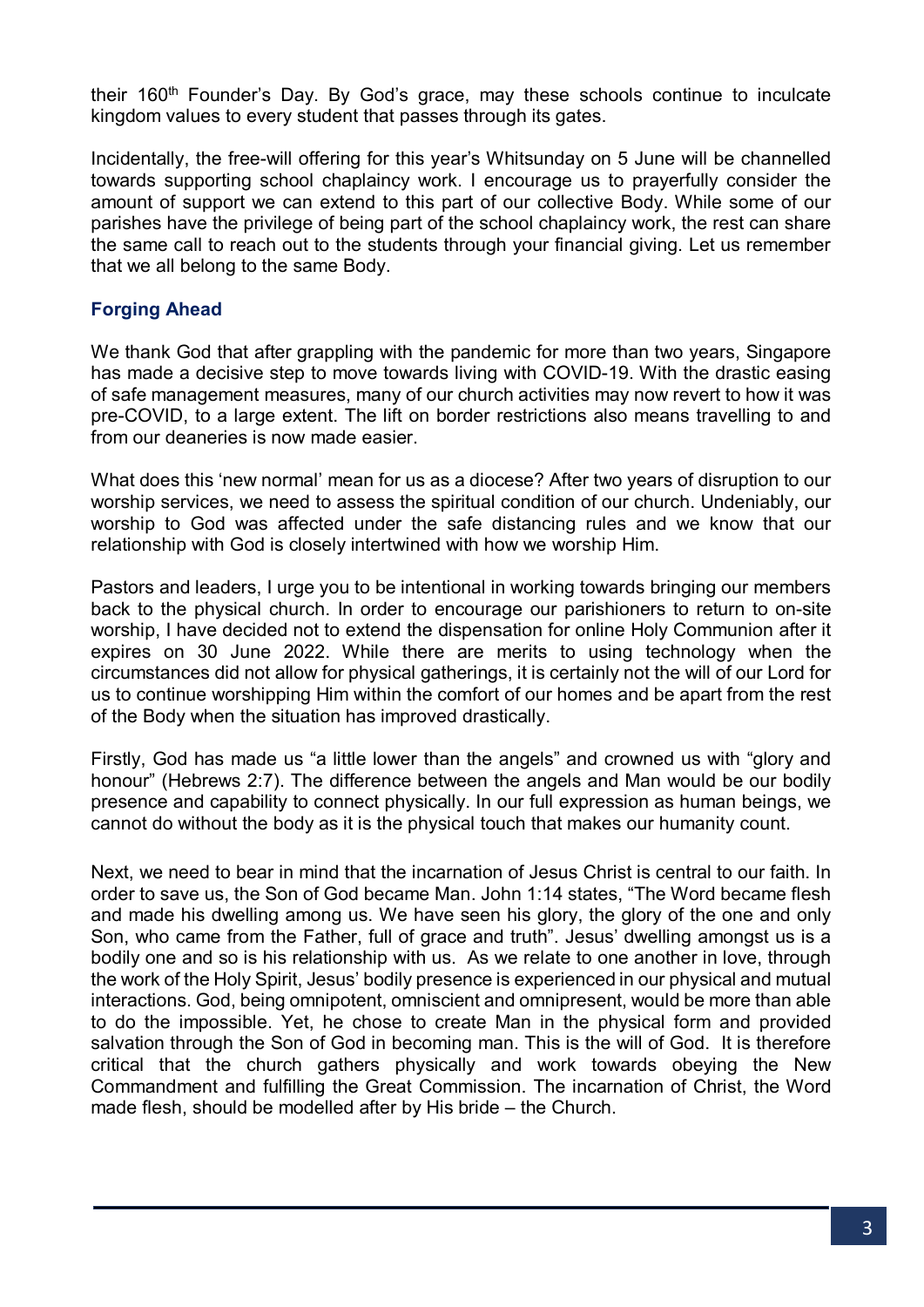We may rejoice that we are at the tail end of the pandemic, but we must not forget that the end times are drawing closer. We should not be surprised that the world we live in will become increasingly unstable. In Matthew 24:7-8, Jesus warned us that as we approach His Second Coming, "Nation will rise against nation, and kingdom against kingdom. There will be famines and earthquakes in various places. All these are the beginning of birth pains." As we are all aware, the war in Ukraine has brought about tension in the global political landscape and impacted the economy. We cannot assume that the situation will improve as we come out of the pandemic. The days of challenge and difficulty are not soonto-be over as we wish, but we have our God who is faithful and trustworthy, and He will strengthen us as we lean on Him.

Jesus said "I am the Alpha and the Omega, the First and the Last, the Beginning and the End. Blessed are those who wash their robes, that they may have the right to the tree of life and may go through the gates into the city" (Revelation 22:13-14). The call to heed the New Commandment and fulfil the Great Commission is a pressing matter. As we move nearer to the Final Judgement, let us not keep this gift of salvation to ourselves but rise up earnestly and step out courageously to share with those who do not yet know the Good News. It is a matter of urgency and our calling to work out what are the most important instructions God has given to us. Every parish should take responsibility under the leadership of your Vicar to unpack what it means to love God and to love our neighbours, and to make disciples of all nations, as we work towards becoming an authentic discipleship-community --- the Church.

Brothers and Sisters-in Christ, we give thanks that over the years God has entrusted us with so much through our ministries in the parishes, deaneries, schools and community services. I encourage us to prayerfully discern, as we navigate the times ahead, how you and your parish could continue to be good stewards of the people and ministries under your care. Yet, no parish should feel that they need to carry this burden alone.

Ecclesiastes 4:12 says, "Though one may be overpowered, two can defend themselves. A cord of three strands is not quickly broken." We thank God that the Area Groups are progressing well. I am encouraged that since the formation of our Area Groups (Annex A), the clergy have been meeting within their own Area Group; we are seeing more clergy visiting other parishes and staff & senior lay leaders from different parishes meeting together.

In the days ahead, we hope that the Area Groups can band together in greater synergy, plan strategically and discuss pastoral concerns. We pray that with the greater interaction and collaboration amongst the parishes within each Area Group, nothing will stop us from bringing out the best in our parishes for the Lord and that we will enjoy serving together in unity, in fulfilling the most important teachings of our Risen Lord.

So let us strive to spiritually strengthen our Body and serve together for the glory of our Lord! Amen.

+ These Singapone

The Rt Revd Dr Titus Chung The Bishop of Singapore